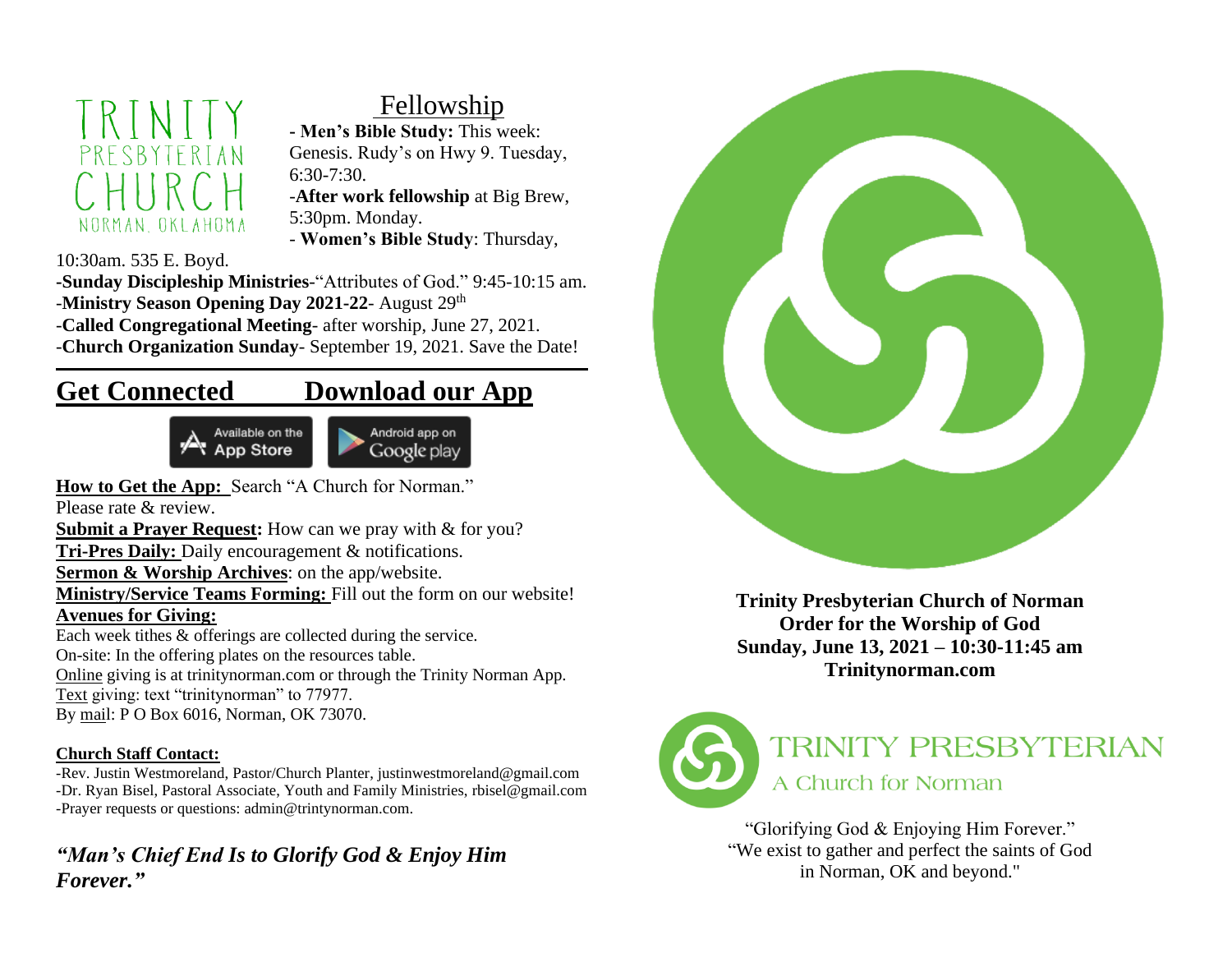#### Pre-Service Meditation

"that God, in the act of justification, has no regard to anything in the person justified, as godliness, or any goodness in him; but that immediately before this act, God beholds him only as an ungodly creature; so that godliness in the person to be justified is not so antecedent to his justification as to be the ground of it.."

– Jonathan Edwards, *On Romans 4:5*

"the commandments are not given inappropriately or pointlessly; but in order that through them the proud, blind man may learn the plague of his impotence, should he try to do as he is commanded."

*-* Martin Luther, Bondage of the Will

"A repentant sinner acquits God and condemns himself. And for the very reason that his consciousness of sin is God-centered, he is also alive to its inward seriousness. He learns to trace it in the recesses and abysses of his inmost life, where even the eye of self-scrutiny would otherwise scarcely penetrate, but in which the eyes of God are at home, where all our iniquities stand naked before him and our secret sins in the light of his countenance. If it is characteristic of sin to excuse itself, it is no less characteristic of repentance to scorn all subterfuge and to judge of itself, as it were, with the very veracity of God. Herein indeed is shown the first grace of God to an awakened sinner that he lets in upon the soul this cleansing flood of moral truth. It is a painful experience, but even through the pain the penitent feels that his relation towards God has been in principle rectified, that the sorrow of repentance is a sorrow after God himself. Without that much of faith there is no repentance, by that much of faith gracious repentance differs from the remorse of the hopelessly lost."

Geerhardus Vos, "Hungering and Thirsting after Righteousness."

"But if we have this for a foundation truth, that there is more mercy in Christ than sin in us, there can be no danger in thorough dealing. It is better to go bruised to heaven than sound to hell…let us not pull off the plaster before the cure be wrought, but keep ourselves under this work till sin be the sourest, and Christ be the sweetest, of all things.And when God's hand is upon us in any way, it is good to divert our sorrow for other things to the root of all, which is sin. Let our grief run most in that channel, that as sin bred grief, so grief may consume sin."

*-* Richard Sibbes, *The Bruised Reed*

### **Responding to the Word Preached**

#### **The Sacrament of the Lord's Supper Institution of the Lord's Supper Mark 14:23-25**

22 And as they were eating, he took bread, and after blessing it broke it and gave it to them, and said, "Take; this is my body." 23 And he took a cup, and when he had given thanks he gave it to them, and they all drank of it. 24 And he said to them, "This is my blood of the covenant, which is poured out for many. 25 Truly, I say to you, I will not drink again of the fruit of the vine until that day when I drink it new in the kingdom of God."

| <b>Communion Hymn:</b>                                    | #170 | "Fairest Lord Jesus"                                                                            |  |  |  |  |  |
|-----------------------------------------------------------|------|-------------------------------------------------------------------------------------------------|--|--|--|--|--|
| <b>Closing Words &amp; Announcements</b>                  |      |                                                                                                 |  |  |  |  |  |
| <b>Hymn of Commitment</b>                                 | #460 | "Crown Him with Many Crowns"                                                                    |  |  |  |  |  |
| <b>Benediction</b><br>our Lord Jesus Christ be with you." |      | Romans 16:20<br>Minister: "The God of peace will soon crush Satan under your feet. The grace of |  |  |  |  |  |

#### **Doxology #731**

Praise God from whom all blessings flow; Praise Him, all creatures here below; Praise Him above, ye heav'nly host: Praise Father, Son, and Holy Ghost.

#### **Further Questions for Study & Meditation:**

Question ONE: How is the word "blessed" used colloquially today, how does its meaning in the old and new testament differ from today's casual usage?

Question TWO: What do our works earn or cost us?

Question THREE: What is the significance of the repetition of the word for "counts?"

Question FOUR: What are some examples of men in the bible who deeply understood the sentiments of Psalm 32 quoted in Romans 4:7-8?

Question FIVE: How is it that God can justify the ungodly?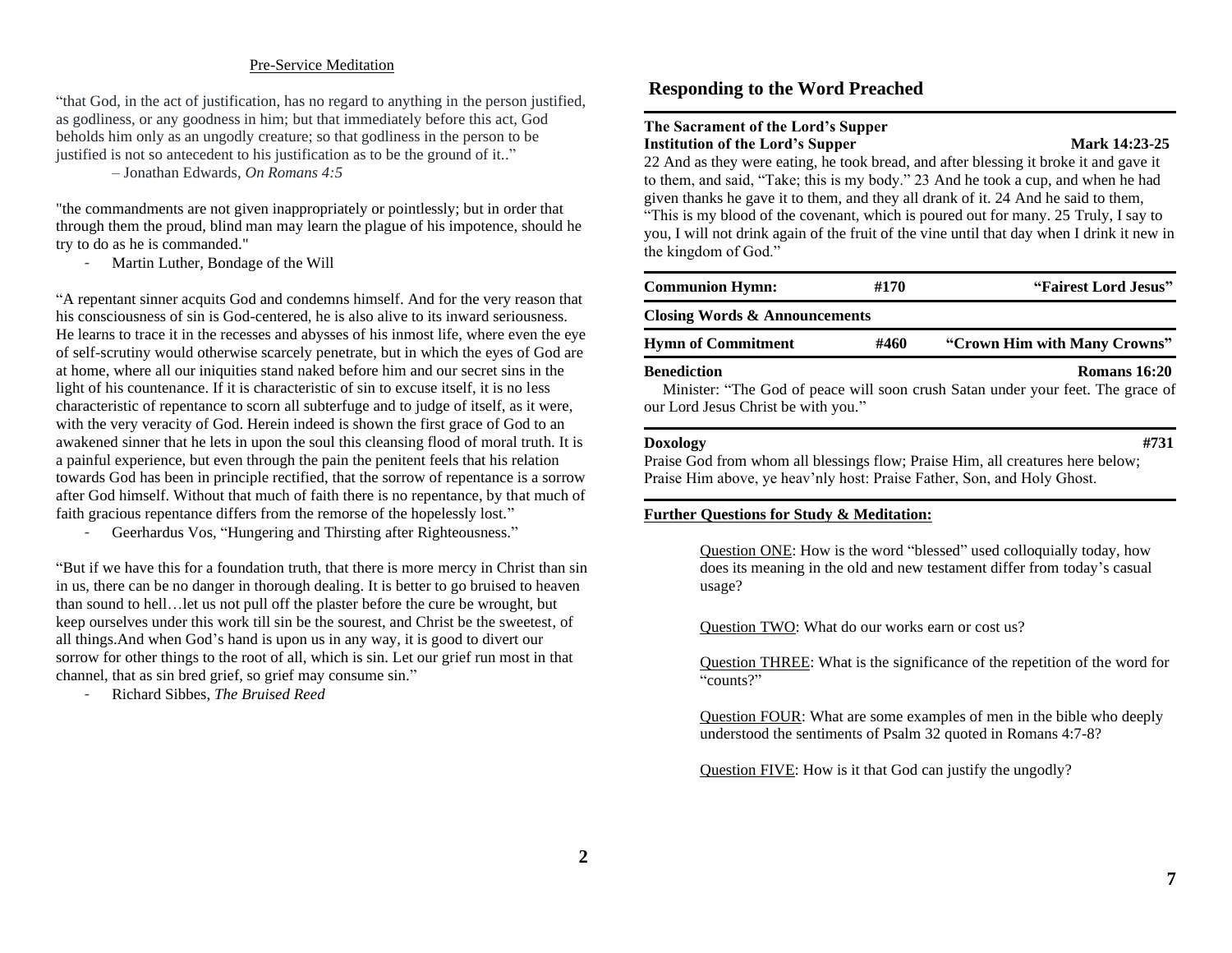**Silent prayer of preparation. You might utilize prayers & quotes from page 2.** 

#### **We Come to Worship at His Bidding**

"Let everything that has breathe praise the LORD! Praise the LORD!" Psalm 150:6

#### **Call to Worship adapted from Psalm 108**

Minister: Let us sing and make melody with all our being! Awake, O harp and lyre! Awake the dawn!

**People: I will give thanks to You, O LORD, among the peoples; I will sing praises to You among the nations.**

Minister: For our Lord's steadfast love is great above the heavens; His faithfulness reaches to the clouds.

**People: Let us exalt our God who is above the heavens! Let His glory be over all the earth!**

**Prayer of Adoration, Invocation, & the Lord's Prayer** 

**All: Our Father, who art in heaven, hallowed be Thy name; Thy kingdom come; Thy will be done, on earth as it is in heaven. Give us this day our daily bread and forgive us our debts as we forgive our debtors. And lead us not into temptation; but deliver us from evil; for Thine is the kingdom, and the power and the glory forever. Amen.**

**Hymn of Invocation #53 "Praise to the Lord the Almighty"**

#### **Psalm Lesson- from Psalm 11 "What Can the Righteous Do?"**

<sup>1</sup> In the LORD I take refuge; how can you say to my soul, "Flee like a bird to your mountain, **<sup>2</sup>** for behold, the wicked bend the bow; they have fitted their arrow to the string to shoot in the dark at the upright in heart; **<sup>3</sup>** if the foundations are destroyed, what can the righteous do?"

**<sup>4</sup>** The LORD is in his holy temple; the LORD's throne is in heaven; his eyes see, his eyelids test the children of man.

**<sup>5</sup>** The LORD tests the righteous, but his soul hates the wicked and the one who loves violence. **<sup>6</sup>** Let him rain coals on the wicked; fire and sulfur and a scorching wind shall be the portion of their cup. **<sup>7</sup>** For the LORD is righteous; he loves righteous deeds; the upright shall behold his face.

#### **Public Confession of Sin**

**O Lord, who art the strength and stay of thy poor flock, although the wicked world goes about to snare us; and seeing that there is no way for us to escape, but only by thy grace; grant that we may continue in thy fear and truth, that we may not be involved in that vengeance and punishment which thou wilt pour forth upon the wicked, when Thou shalt send that great Judge, Christ Jesus, Thy Son, to judge the whole world. May your Spirit persuade us that, since he has taken us up into the covenant of grace, he will not cast us off for those corruptions which, as they grieve his Spirit, so they make us vile in our eyes. And because Satan labors to obscure the glory of your mercy and hinder**